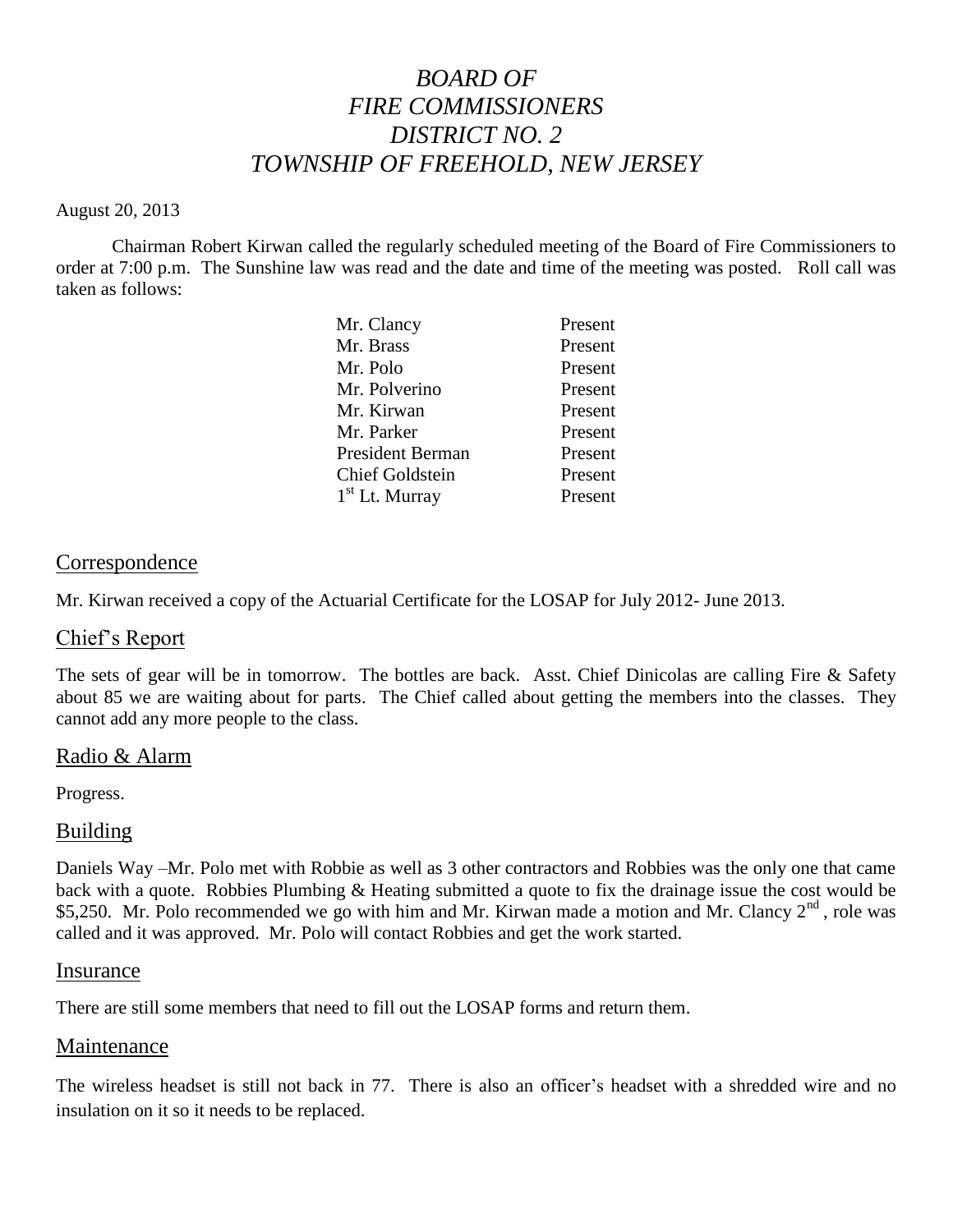# New Business

The new hose will be in soon. The chief would like the boards' permission to go and pick up the hose when it comes in. The board is ok with that.

#### Old Business

The new truck has been ordered and the Chief would like to go back on the truck committee for the duration. The next meeting will be in January and the chief will be notified if he would like to go.

Regarding the Iamresponding system Mr. Brass would like all passwords put on the remotes so that if the system goes down anyone can reset them.

The Bay rental and service agreement as well as drug testing needs were revisited. The fire company is still looking into what they are going to do. Mr. Parker will look over the policies again and let the board know.

# Treasurer's Report

| <b>Freehold Savings Bank</b> |                |
|------------------------------|----------------|
| Checking                     | 3,905.01       |
| <b>Money Market</b>          | 685, 643. 30   |
| CD                           | 1,330,241.41   |
| Total assets:                | \$2,019,789.72 |

# August Bills

|      | 8818 For ck # 8745 fm. 5/22 Samuel Klein & Co. | 3,500.00 |
|------|------------------------------------------------|----------|
| 8819 | Baco' Gourmet Pizza                            | 315.17   |
| 8820 | NJ Natural Gas                                 | 61.44    |
| 8821 | Sam's Club                                     | 192.60   |
| 8822 | JCP & L                                        | 890.11   |
| 8823 | Verizon                                        | 786.59   |
| 8824 | Cablevision                                    | 244.10   |
| 8825 | Verizon                                        | 478.30   |
| 8826 | Best Buy                                       | 2,459.96 |
| 8827 | Amer. Uniform                                  | 234.97   |
| 8828 | <b>CSC</b> Group                               | 1,750.00 |
| 8829 | Phantom Prod.                                  | 919.30   |
| 8830 | Grainger                                       | 1,777.97 |
| 8831 | Net Link                                       | 1,194.00 |
| 8832 | Freehold Raceway Car Wash                      | 80.76    |
| 8833 | NJ Door Works                                  | 661.00   |
| 8834 | <b>US</b> Grounds                              | 478.03   |
| 8835 | <b>Roux Associates</b>                         | 1,074.60 |
| 8836 | <b>Roux Associates</b>                         | 2,822.60 |
| 8837 | <b>Richard Fascotti</b>                        | 228.09   |
| 8838 | Cty Of Monmouth                                | 1,318.42 |
| 8839 | Greenblade                                     | 122.20   |
| 8840 | NJ Fire & Equip                                | 8,056.56 |
| 8841 | Dave Goldstein                                 | 74.06    |
| 8842 | <b>Dunkin Donuts</b>                           | 33.31    |
| 8843 | <b>Dunkin Donuts</b>                           | 51.33    |